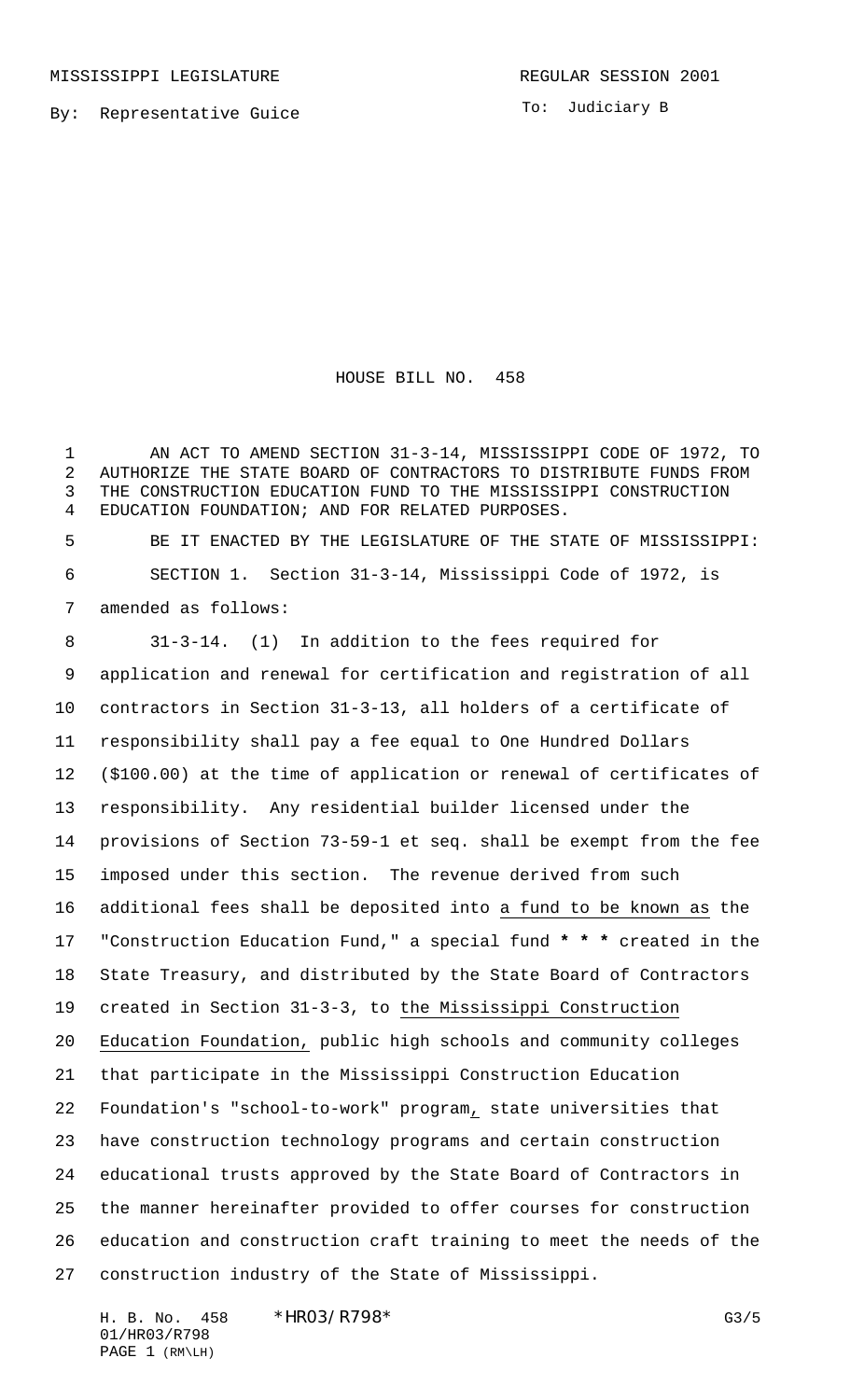(2) The State Board of Contractors shall, on an annual basis, solicit from the Mississippi state institutions of higher learning, all the public community and junior colleges, the Mississippi Construction Education Foundation, public high schools that participate in the Mississippi Construction Education Foundation's "school-to-work" program and certain construction educational trusts, applications for the use of such funds in construction education and craft training programs in a manner prescribed by the board. The board may appoint a technical advisory committee to advise the board on the most needed areas of construction education and craft training, continuing education or research relating to the construction education and craft training in the state, based on significant changes in the construction industry's practices, economic development or on problems costing public or private contractors substantial waste. The board shall ensure that the monies distributed from this fund are properly spent to promote construction education and craft training in programs in the state which are approved by the board. At least seventy-five percent (75%) of the monies distributed by the board, pursuant to this section, must be used for construction craft training.

 (3) Each university, junior college, community college, the Mississippi Construction Education Foundation, public high school that participates in the foundation's "school-to-work" program and construction educational trust receiving funds pursuant to this section for construction education or construction craft training programs shall utilize such funds only for construction education and craft training curricula and program development, faculty development, equipment, student scholarships, student assistantships, and for continuing education programs related to construction education and craft training. Such funds shall not be commingled with the normal operating funds of the educational institution, regardless of the source of such funds.

H. B. No. 458 \*HR03/R798\* 01/HR03/R798 PAGE 2 (RM\LH)